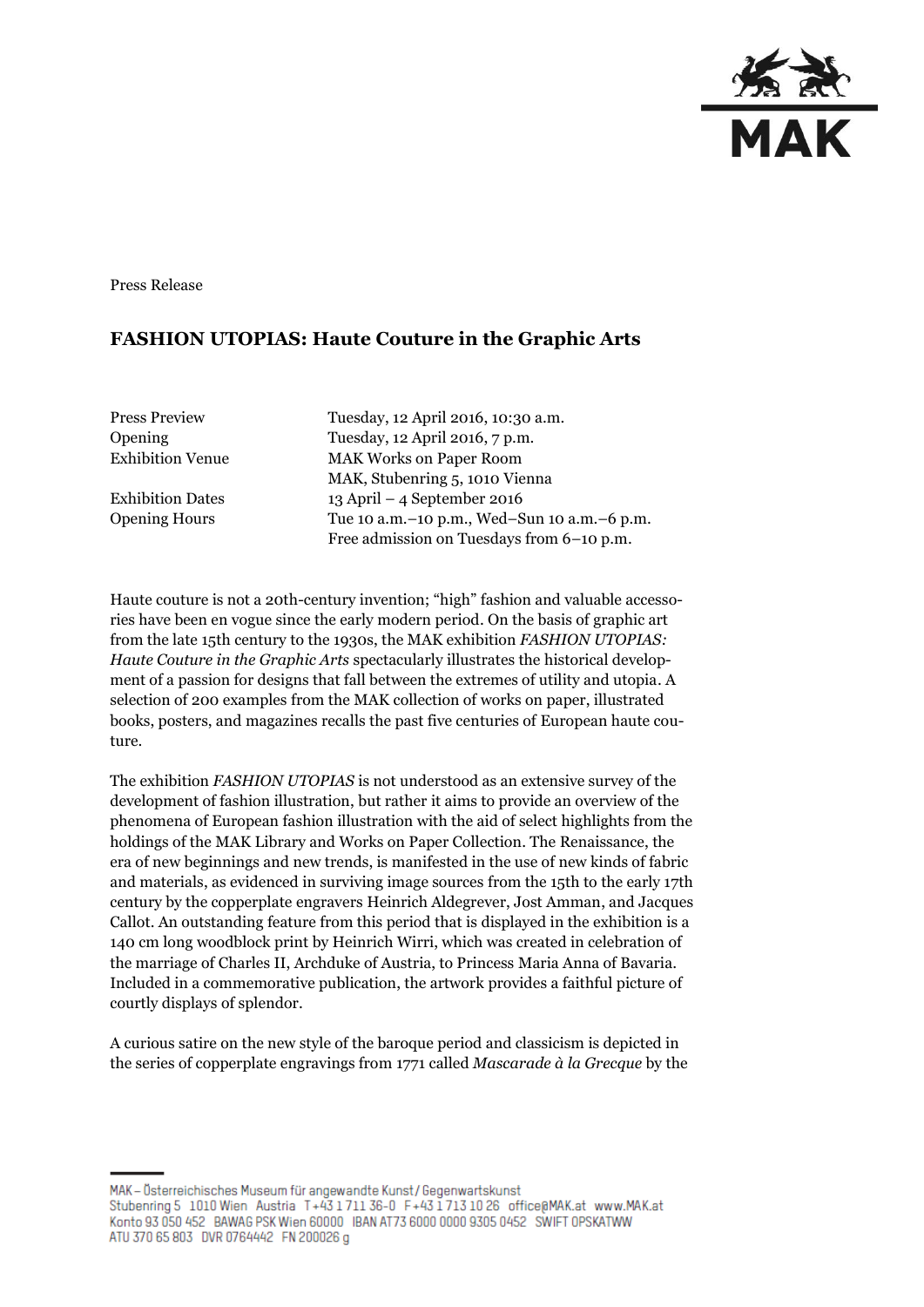

French architect and decorator Ennemond Alexandre Petitot. The aristocracy of the baroque and rococo period presented themselves in an eccentric manner, like architecture or paintings, full of emotion and rich decoration. Vast wigs concealed their actual hair, white powder masked their natural complexion, and dresses assumed shapes that in no way reflected the true form of the human body.

With the Khevenhüller chronicle from 1625 *FASHION UTOPIAS: Haute Couture in the Graphic Arts* presents yet another marvelous work from the MAK Collection, which has hardly ever been on public display. Large-format tempera illustrations document in great detail the history of the family, its characters, and belongings. The sumptuous clothing depicted would go on to provide a model for the fashion designs of historicism.

The historical significance of fashion journalism is conveyed by the exhibition through an insight into the first fashion magazines. Published from 1786 to 1827, the *Journal des Luxus und der Moden*—the counterpart to the French *Élégance Parisienne*—was one of the first German-language fashion magazines and featured richly colorized copperplate engravings on the cusp from classicism to Biedermeier. Tight, waist-enhancing, and figure-shaping corsets were released by airy chemise dresses in the age of empire. Circular hooped skirts were supported by numerous underskirts; sleeves gained balloon-like proportions with the aid of horsehair and whalebone. Patterned fabrics with small flowers, bows, and ruches, as well as hats with ribbons and floral decorations, were used in great abundance. The introduction to the first magazine explores the topic of luxury in fashion, with "luxury" in this context undoubtedly referring to wasteful opulence in everyday life.

The Englishman Charles Frederick Worth is considered to have been the actual founder of haute couture. In the 1860s, he elevated "high" tailoring and dressmaking to the status of a dedicated branch of industry, and in 1868 Worth founded the association Chambre syndical de la haute couture to protect his designs from being copied. Even today, the association still regulates the criteria for joining this elite federation. Paul Poiret, a student of Worth, emerged as the first fashion designer of this genre. During his visit to Vienna in 1911 he made contact with the Wiener Werkstätte, whose textiles would capture his imagination. Designs by Maria Likarz, Felice Rix, Dagobert Peche, and Eduard Wimmer-Wisgrill bear witness to the mutual nature of this inspiration, which ultimately culminated in the portfolio *Mode Wien 1914/15* [Viennese fashion 1914/15].

Since 1863 the MAK Library and Works on Paper Collection has collected—in line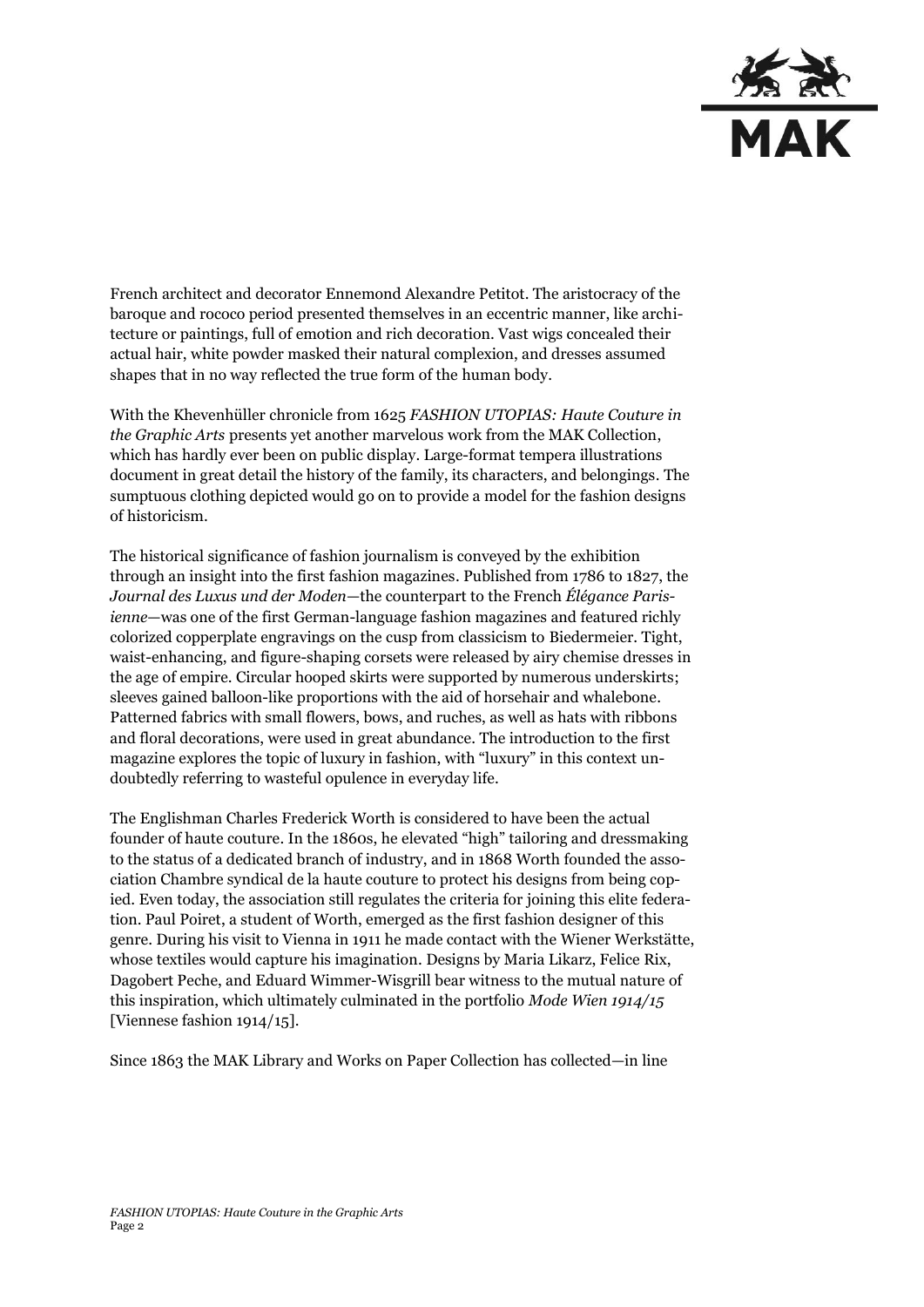

with the founding mission of the museum—samples to improve the artisanal and aesthetic quality of the products of Austrian arts and crafts and industry. Today, this collection comprises 250 000 volumes (manuscripts and early printed books, sample books for every branch of arts and crafts, as well as artists' books from the 15th to the 21st century) and 400 000 works on paper (ornamental prints, samples of graphic art, design drawings, commercial graphic design, posters, and photographs from the Renaissance to the present day).

The idea for the exhibition *FASHION UTOPIAS: Haute Couture* emerged over the course of more than six years spent reappraising the considerable holdings of socalled commercial graphic design in the MAK Library and Works on Paper Collection. The findings of this comprehensive research project will result in a publication to be released in 2017 called *Ephemera: Commercial graphic design in the MAK's Works on Paper Collection*.

Press photos are available for download at MAK.at/press.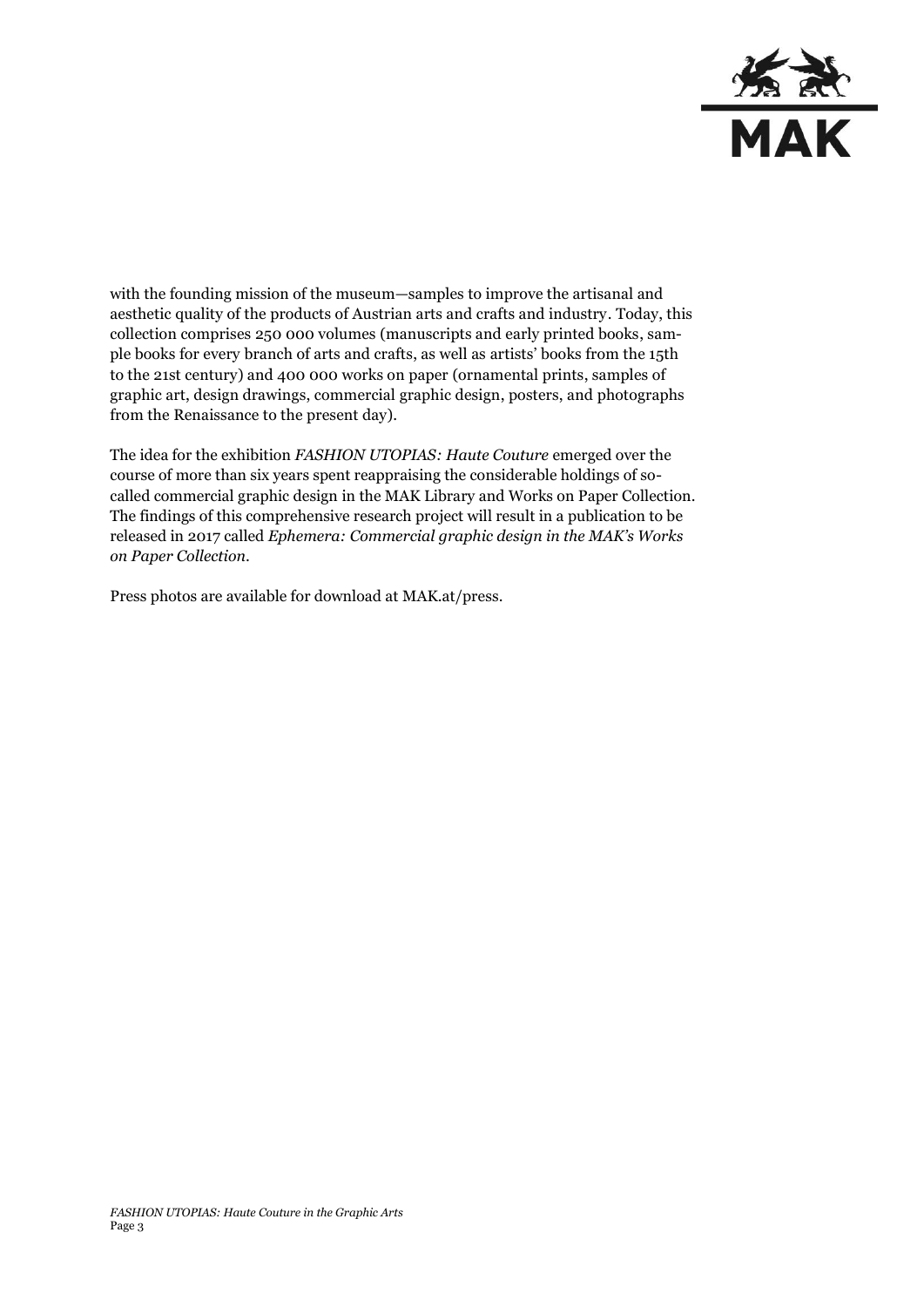

Press Data Sheet

## **FASHION UTOPIAS: Haute Couture in the Graphic Arts**

| <b>Press Preview</b>       | Tuesday, 12 April 2016, 10:30 a.m.                                                                                                                                                                                                                                                            |
|----------------------------|-----------------------------------------------------------------------------------------------------------------------------------------------------------------------------------------------------------------------------------------------------------------------------------------------|
| Opening                    | Tuesday, 12 April 2016, 7 p.m.                                                                                                                                                                                                                                                                |
| <b>Exhibition Venue</b>    | <b>MAK Works on Paper Room</b>                                                                                                                                                                                                                                                                |
|                            | MAK, Stubenring 5, 1010 Vienna                                                                                                                                                                                                                                                                |
| <b>Exhibition Dates</b>    | $13$ April – 4 September 2016                                                                                                                                                                                                                                                                 |
| <b>Opening Hours</b>       | Tue 10 a.m. - 10 p.m., Wed-Sun 10 a.m. - 6 p.m.                                                                                                                                                                                                                                               |
|                            | Free admission on Tuesdays from 6-10 p.m.                                                                                                                                                                                                                                                     |
| Curator                    | Kathrin Pokorny-Nagel, Head, MAK Library and                                                                                                                                                                                                                                                  |
|                            | Works on Paper Collection/Archive                                                                                                                                                                                                                                                             |
| <b>MAK Admission</b>       | € 9.90 / Reduced € 7.50 / Family Ticket € 13                                                                                                                                                                                                                                                  |
|                            | Free admission for children and teens under 19                                                                                                                                                                                                                                                |
| <b>Curator-Guided Tour</b> | Thu, 14 Apr 2016, 5 p.m., with Kathrin Pokorny-<br>Nagel                                                                                                                                                                                                                                      |
| Interactive Tour/Dialogue  | <b>Back to the Future</b>                                                                                                                                                                                                                                                                     |
|                            | Sun, 24 Apr 2016, 4 p.m., with Brigitte Felderer<br>Precious fashion publications from the Library and<br>Works on Paper Collection are our focus. Produced in<br>Vienna at the beginning of the 20th century, the de-<br>signs reveal a story of the future that is still relevant<br>today. |
| MAK4FAMILY                 | Fashion: dress-undress-change                                                                                                                                                                                                                                                                 |
|                            | Workshop for the whole family (ages 4 and older)                                                                                                                                                                                                                                              |
|                            | Sat, 14 May 2016, 2-4 p.m.                                                                                                                                                                                                                                                                    |
|                            | Sat, 28 May 2016, 2-4 p.m.                                                                                                                                                                                                                                                                    |
|                            | We will find inspiration in fashion from the 16th cen-                                                                                                                                                                                                                                        |
|                            | tury to the present day and then create our own                                                                                                                                                                                                                                               |
|                            | clothing lines: MINI MAK Haute Couture. Come and                                                                                                                                                                                                                                              |
|                            | draw, rip, stick, and staple.                                                                                                                                                                                                                                                                 |
|                            | Costs: children $\epsilon$ 2, accompanying adults $\epsilon$ 7.50                                                                                                                                                                                                                             |
|                            | Information and registration: T +43 1 711 36-298,                                                                                                                                                                                                                                             |
|                            | education@mak.at                                                                                                                                                                                                                                                                              |